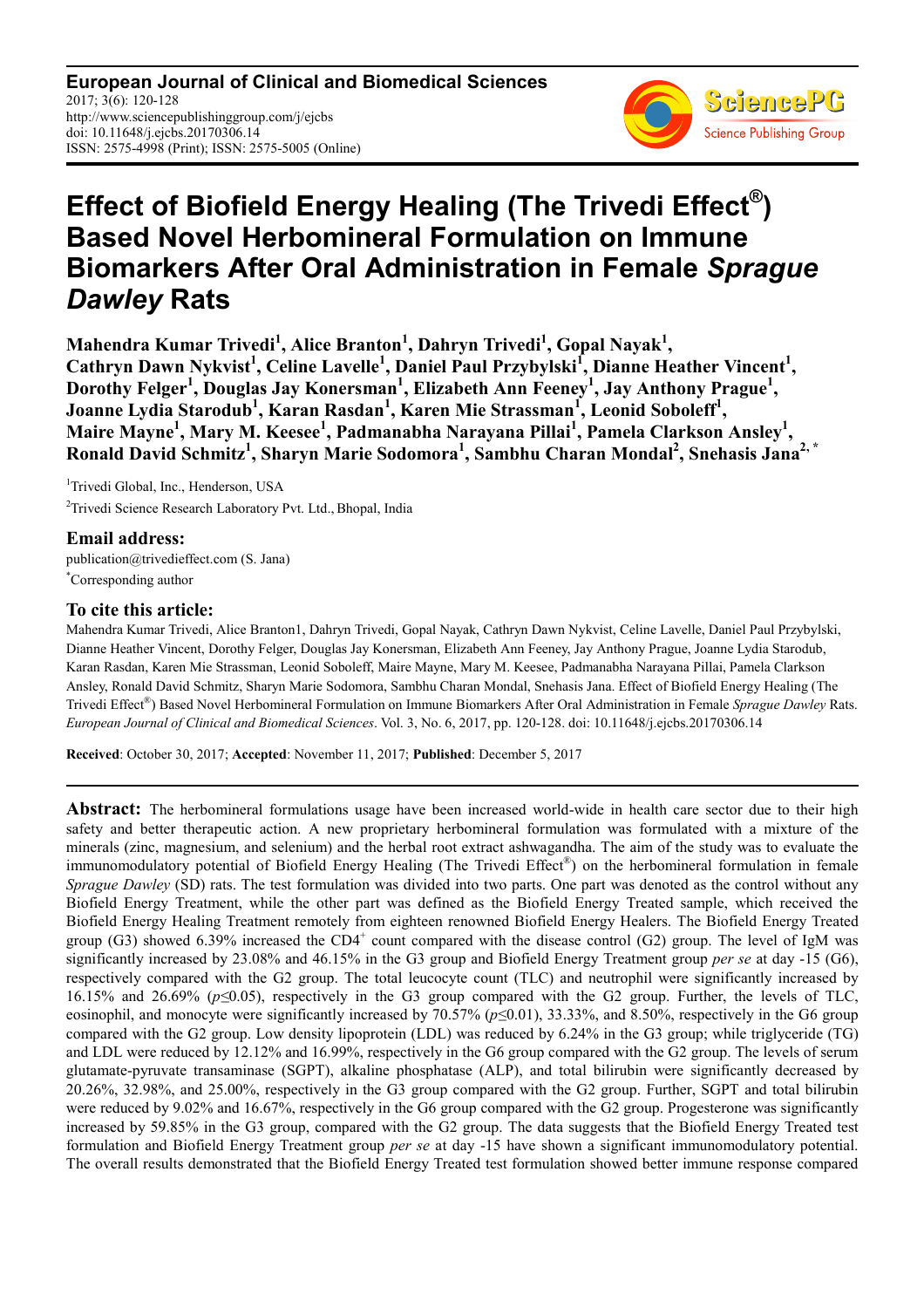with the untreated test formulation. These data also suggest that the Biofield Energy Treated test formulation can be used for autoimmune and inflammatory diseases, stress management and anti-aging by improving overall health.

**Keywords:** Biofield Energy Healers, The Trivedi Effect® , Herbomineral Formulation, Immune-Modulation, CD4<sup>+</sup> /CD8<sup>+</sup> Count, Progesterone, Stress Management, Anti-aging

# **1. Introduction**

A biomarker is a substance or activity that can be measured in the blood or urine sample and serves as a marker for a specific biological activity. It is a characteristic to measured and evaluate as an indicator of normal biological processes, pathogenic processes, or pharmacologic responses to a therapeutic intervention [1]. In the developing and developed countries alike, medicinal plant-derived drugs are continuously gaining popularity due to their natural origin, high safety, better therapeutic response, and less side effects. Many traditional and complementary medicines are derived from medicinal plants, minerals, and organic matter, which are commonly used for the prevention and treatment of many diseases. The therapeutic properties of plant extracts have been recognized and utilized worldwide since ancient times [2, 3]. Scientific studies have identified the immunomodulatory properties of medicinal plants, which can be further potentiated with the addition of some minerals that regulate the immune cells. These types of formulations are well-defined as herbomineral formulations and are the major target of pharmaceutical companies as daily dietary supplements. However, the use of traditional remedies has gained importance in cases when conventional medicines are ineffective for certain diseases, besides having natural, safe, and non-toxic nature. An herbal and traditional medicine are suitable candidates for new therapeutics due to their vast chemical diversity and various biological effects [4]. Several marketed medicinal formulations are in use, but the serious concern is the safety issues, as most of them are associated with the side effects. This has developed lead research to characterize some natural compounds along with the essential minerals, which are always required in minute quantity to boost the immune system and retain low profile toxicity [5]. With this respect, a new proprietary herbomineral formulation was formulated with a combination of the herb *Withania somnifera* (ashwagandha) root extract and three minerals *viz.* zinc, magnesium, and selenium. All the individual components have been reported with significant biological activities such as antioxidant, antiinflammatory, anti-viral, and immune modulating [6-8]. In general, ashwagandha plant has been reported for immunomodulatory activity, antitumor, antibacterial effects, role in cancer treatment, and many more with available preclinical and clinical reports [9, 10]. Besides, the important minerals such as selenium, zinc, copper, magnesium, etc. have been reported for beneficial role in immunomodulation [6].

According to the scientific studies and clinical trials, Biofield Energy Healing Treatment has been reported worldwide as an alternative treatment method, which has been known for its significant impact on various cancerous cells [11]. According to many scientific studies, Biofield Energy Healing have been reported to have significant outcomes that may prove to be a more cost effective an alternative to other approaches [12]. The use of Complementary and Alternative Medicine (CAM) are now rising as preferred models of treatment, among which Biofield Therapy (or Healing Modalities) is one approach that has been reported to have several benefits to enhance physical, mental, and emotional human wellness. However, Biofield Energy can exist in different forms such as kinetic, magnetic, potential, electrical, and electromagnetic. The human body has the power to produce low intensity electromagnetic signals known as the Biofield. Thus, a human has the ability to harness energy from the environment and transmit it to any living or nonliving object (s) around the globe. The objects always receive the energy and respond in a useful way. This process is known as Biofield Energy Healing Treatment (The Trivedi Effect®). Based on the literature data, Biofield Energy Treatment in terms of a Complementary and Alternative Medicine (CAM) approach was practiced worldwide [13]. The National Center of Complementary and Integrative Health (NCCIH) has recognized and accepted Biofield Energy Healing as a Complementary and Alternative Medicine (CAM) health care approach in addition to other therapies, medicines and practices such as natural products, deep breathing, yoga, Tai Chi, Qi Gong, chiropractic/osteopathic manipulation, meditation, massage, special diets, homeopathy, progressive relaxation, guided imagery, acupressure, acupuncture, relaxation techniques, hypnotherapy, healing touch, movement therapy, pilates, rolfing structural integration, mindfulness, Ayurvedic medicine, traditional Chinese herbs and medicines, naturopathy, essential oils, aromatherapy, Reiki, and cranial sacral therapy. To this day, Biofield Energy Healing has had significant impact in the transformation of living organisms and nonliving materials including metals, polymers, ceramics, chemicals, and pharmaceutical compounds. In addition, Biofield Energy Healing Treatment (The Trivedi Effect® ) outcomes have been published in numerous peer-reviewed science journals due to its significant impacts in many scientific fields such as cancer research [14, 15], microbiology [16-19], genetics [20-22], pharmaceutical science [23-26], agricultural science [27-30], materials science [31-34], biotechnology, nutraceuticals, and human health and wellness. In this study, the authors evaluated the impact of Biofield Energy Healing (The Trivedi Effect<sup>®</sup>) Treatment on the designated herbomineral formulation for immunomodulatory potential with respect to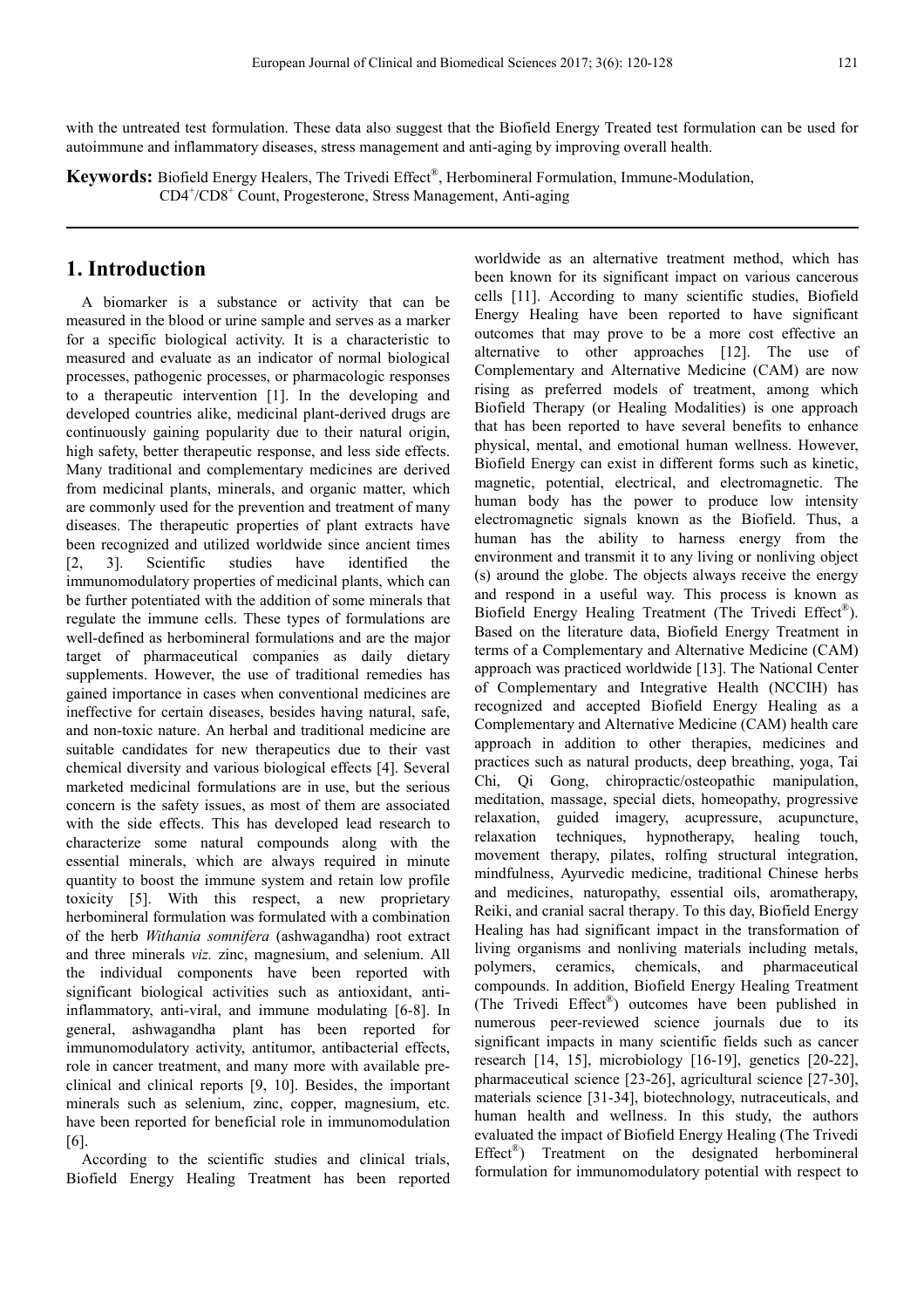the cellular and humoral immune response, hematological parameters, lipid profile, hepatic enzymes, and sex hormone in female *Sprague Dawley* rats.

# **2. Materials and Methods**

# *2.1. Chemicals and Reagents*

Ashwagandha root extract powder was procured from Sanat Products Ltd., India. Zinc chloride and magnesium (II) gluconate hydrate were procured from TCI, Japan. Sodium selenate was procured from Alfa Aesar, USA. Pyrogallol, levamisole hydrochloride, and sodium carboxymethyl cellulose (Na-CMC) were procured from Sigma Chemical Co. (St. Louis, MO). All the other chemicals used in this experiment were analytical grade procured from India.

# *2.2. Laboratory Animals*

Randomly breed female *Sprague Dawley* (SD) rats were purchased from M/s. Vivo Bio Tech Ltd., Hyderabad, India. The animals were divided into six groups (n=6) based on their body weight. Illumination was controlled to give 12 hours light and 12 hours dark cycle during the 24-hours period alongwith a temperature of  $22 \pm 3$ °C, humidity of 30% to 70%. Standard rodent diet was procured from M/s. Golden feeds, Mehrauli, New Delhi, India was provided *ad libitum* to all the groups of animals during the experiment. The animals were received reverse osmosis filtered drinking water *ad libitum* by a water dispensing bottle. All the procedures were in strict accordance with the Guide for the Care and Use of Laboratory Animals published by the US National Institutes of Health. The approval of the Institutional Animal Ethics Committee that was obtained prior to carrying out the animal experiment.

# *2.3. Biofield Energy Treatment Strategies*

The herbomineral formulation was divided into two parts. One part of the test formulation was treated with Biofield Energy by renowned Biofield Energy Healers (also known as The Trivedi Effect®) and coded as the Biofield Energy Treated formulation, while the second part of the test formulation did not receive any sort of treatment and was defined as the untreated test formulation. This Biofield Energy Treatment was provided to the test formulation through a group of eighteen Biofield Energy Healers who participated in this study and performed the Biofield Energy Treatment remotely. Eleven Biofield Energy Healers were remotely located in the U. S. A., four were remotely located in Canada, one in the UK, one in Russia and one in Ireland. The test herbomineral formulation was located in the research laboratory of Dabur Research Foundation, New Delhi, India. This Biofield Treatment was administered for 5 minutes through the Healer's Unique Energy Transmission process remotely to the test formulation under the laboratory conditions. Besides, one group of animals was also received Biofield Energy Treatment by the same Biofield Energy Healers under similar conditions. None of the Biofield

Energy Healers in this study visited the laboratory in person, nor had any contact with the herbomineral samples. Further, the control group was treated with a "sham" healer for comparative purpose. The sham healer did not have any knowledge about the Biofield Energy Treatment. After that, the Biofield Energy Treated and untreated test formulation were returned in the similar sealed condition and kept in recommended storage condition.

# *2.4. Antigen (Sheep RBC)*

The fresh sheep blood was collected aseptically from the jugular vein of a healthy sheep and transferred immediately to the heparinized tube. The collected erythrocytes were separated from plasma by centrifugation (400 *g*, 10 ºC, 10 minutes), washed twice with the normal saline and then further diluted in saline and the samples were analyzed using Hematology analyzer (Abbott Model-CD-3700). Based on the number of erythrocytes, the samples were further diluted (using saline) before injecting to the rat [35].

# *2.5. Experimental Procedure*

After 5 days of acclimatization, the animals were randomized and grouped based on the body weight. Normal control (G1) was received oral suspension of 0.5% carboxy methyl cellulose-sodium salt *via* gavage. The disease control group (G2) was received pyrogallol through intraperitoneal (*i. p.*) route at a dose of 100 mg/kg once daily for 7 days. The G3 and G4 group animals were received the Biofield Energy Treated and untreated test formulations, respectively at 1105.005 mg/kg b. wt, *per oral* (*p. o.*). The G5 animals received levamisole at a dose of 50 mg/kg *p. o.* The G6 animals were received the Biofield Energy Treatment *per se* at day -15. Further, all the animals except normal control group (G1) received pyrogallol at a dose of 100 mg/kg through *i. p.* route once daily from day 1 to day 7. The animals were treated with the Biofield Energy Treated and untreated herbomineral formulations to the G3 and G4 animals respectively, 1 hour before pyrogallol challenge in the morning once daily for 22 days. On day  $7<sup>th</sup>$  and  $13<sup>th</sup>$ , all the animals in the G2 to G6 except G1 were challenged with sheep red blood cells (sRBC)  $(0.5 \text{ X } 10^9/100 \text{ gm}; i. p.),$  as the antigenic material to sensitize them for immunological parameters. The animals were kept on overnight fasting on day 22. The next day on day 23 the animals were bled and the samples were subjected for humoral immune response (IgG and IgM), cellular immune response  $(CD4^+$  and  $CD8^+$ ), hematology, biochemistry, and sex hormone (progesterone). After bleeding all the animals were euthanized using  $CO<sub>2</sub>$ asphyxiation followed by exsanguination.

### *2.6. Assessment of Cellular and Humoral Immune Responses*

For humoral immune response, the immunoglobulins such as IgG and IgM were estimated using Mini Vidas, Biomeurix (French) from serum, using commercially available kits. Flow cytometry was used to evaluate the CD4<sup>+</sup> and CD8<sup>+</sup>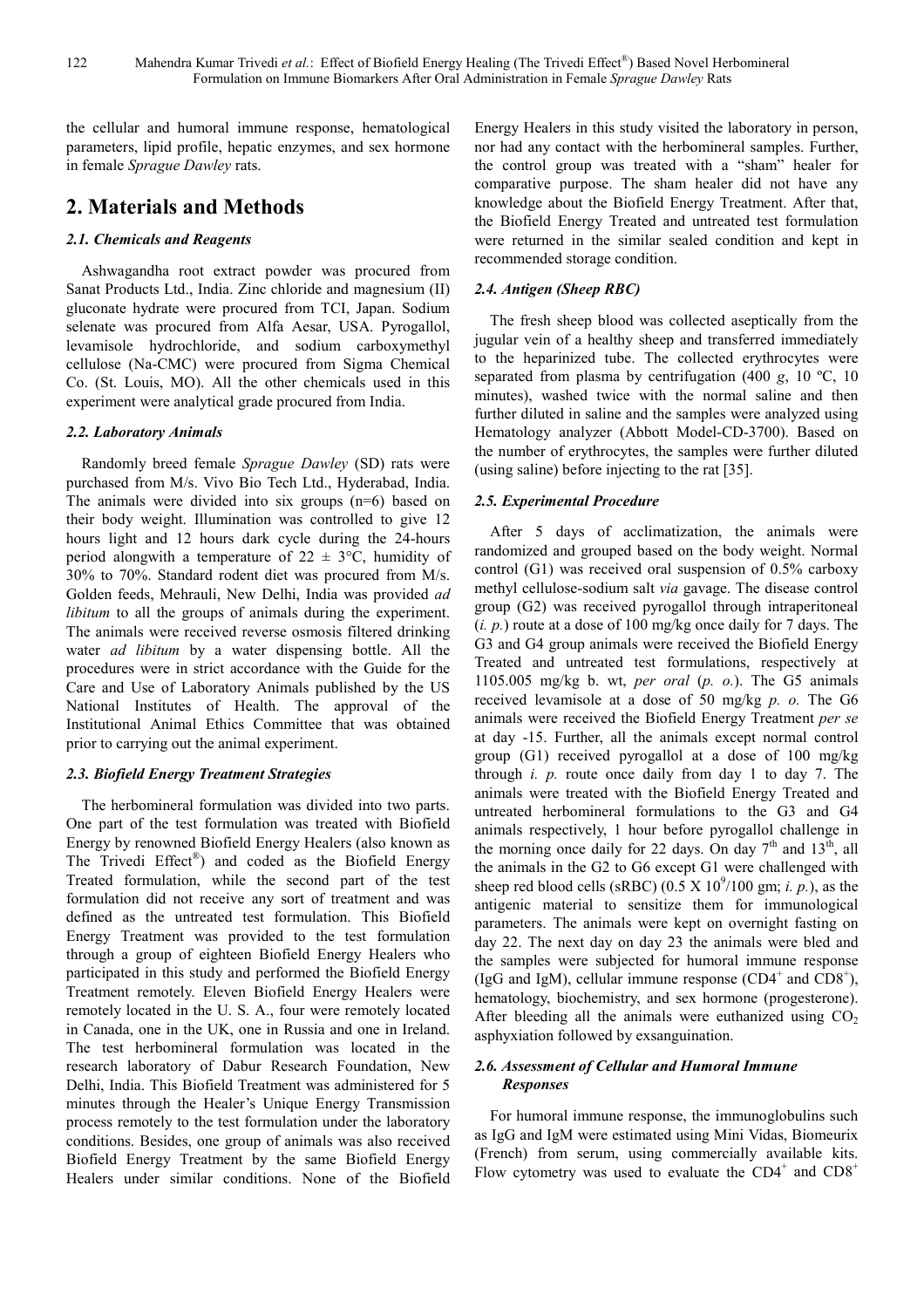cells in blood as a measure of the cellular immune response. The mean value was calculated for each group with SEM. The percent change in treated group were calculated compared with the vehicle control group.

#### *2.7. Measurement of Hematology Parameters*

On 23rd day of the experiment, blood was collected from the retro-orbital plexus using capillary tubes and hematology parameters such as total leukocyte count (TLC) and five parts differential leukocyte count (DLC) were analyzed using Hematology analyzer (Abbott Model-CD-3700).

#### *2.8. Measurement of Lipid Profile and Hepatic Enzymes*

Serum biochemistry parameters such as total cholesterol (TC), triglycerides (TG), low density lipoprotein (LDL), high density lipoprotein (HDL), very low density lipoprotein (VLDL), alkaline phosphatase (ALP), serum glutamic oxaloacetic transaminase (SGOT), and serum glutamatepyruvate transaminase (SGPT) were analyzed in the test formulation.

#### *2.9. Measurement of Sex Hormone*

*Progesterone* level was analyzed in serum using commercial kits. The mean value was calculated for each group with SEM.

#### *2.10. Statistical Analysis*

The data were expressed as mean  $\pm$  standard error of mean

(SEM) and subjected to statistical analysis using Sigma Plot (Version 11.0). Student's *t*-test was done with a comparison among control and treatment groups. The  $p \leq 0.05$  was considered as statistically significant.

### **3. Results and Discussion**

#### *3.1. Measurement of Cellular Responses*

The effects of cellular immunomarkers such as  $CD4^+$  and CD8<sup>+</sup> after administration of the Biofield Energy Treated and untreated test formulations in female rats are shown in the Figure 1 (A and B). The level of  $CD4^+$  counts in the normal control group (G1) was  $34.62 \pm 0.56$  and it was significantly ( $p \le 0.001$ ) reduced by 47.14% in the disease control (18.30 ± 0.95). The reference item levamisole showed significant  $(p \le 0.01)$  42.95% increase the CD4<sup>+</sup> counts compared with the disease control  $(G2)$ . Further, the CD4<sup>+</sup> counts were increased by 6.39% and 20.60% in the Biofield Energy Treated (G3) and untreated test formulation (G4), respectively compared with the G2 (Figure 1A). The level of  $CD8<sup>+</sup> counts in the normal control (G1) was 24.20  $\pm$  0.61 and$ it was significantly reduced by 40.33% (*p*≤0.001) to the disease control (14.44  $\pm$  0.69). The levamisole showed 48.34% ( $p \le 0.05$ ) increase the CD8<sup>+</sup> counts compared with the G2 group. Moreover, the Biofield Energy Treated and untreated test formulations exhibited 0.28% and 13.43% increase the level of  $CDS<sup>+</sup>$  counts, respectively compared with the G2 group (Figure 1B).



*Figure 1. The effects of the Biofield Energy Treated and untreated test formulations on cellular immune-biomarkers (CD4<sup>+</sup> and CD8<sup>+</sup> ). G: Group; G1: Normal control; G2: Disease control; G3: Biofield Energy Treated test formulation; G4: Untreated test formulation; G5: Levamisole; G6: Biofield Energy Treatment group per se at day -15. All the values are represented as mean ± SEM (n=6). \*p≤0.05 and \*\*p≤0.01 vs G2 and \*\*\*p≤0.001 vs G1.*

#### *3.2. Measurement of Humoral Immune Responses*

Antibody molecules are the product of B lymphocytes and plasma cells, are the central component to produce humoral immune responses. The IgG and IgM are the major immunoglobulins, which are involved in the complement activation, opsonization, neutralization of toxins, etc. The effect of the test formulation on IgM and IgG in female rats is shown in the Figures 2 and 3, respectively. The level of IgM was reduced by 31.58% in the disease control group (G2) compared with the normal control (G1). Further, IgM was increased by 23.08%, 23.08%, 7.69%, and 46.15% in the Biofield Energy Treated test formulation (G3), untreated test formulation (G4), levamisole (G5), and Biofield Energy Treatment group *per se* at day -15 (G6) group, respectively compared with the G2 group (Figure 2). The level of IgG was increased by 12.41% in the G5 group compared with the G2 group (Figure 3).

In this experiment, the Biofield Energy Treated (G3) and Biofield Energy Treatment group *per se* at day -15 (G6) showed significant increase the level of IgM compared with the disease control group (G2). The enhanced level of IgM could be due to the treatment of Biofield Energy from renowned Biofield Energy Healers to the test formulation. The result could be due to presence of ashwagandha and other minerals like zinc. Deficiency of zinc induces the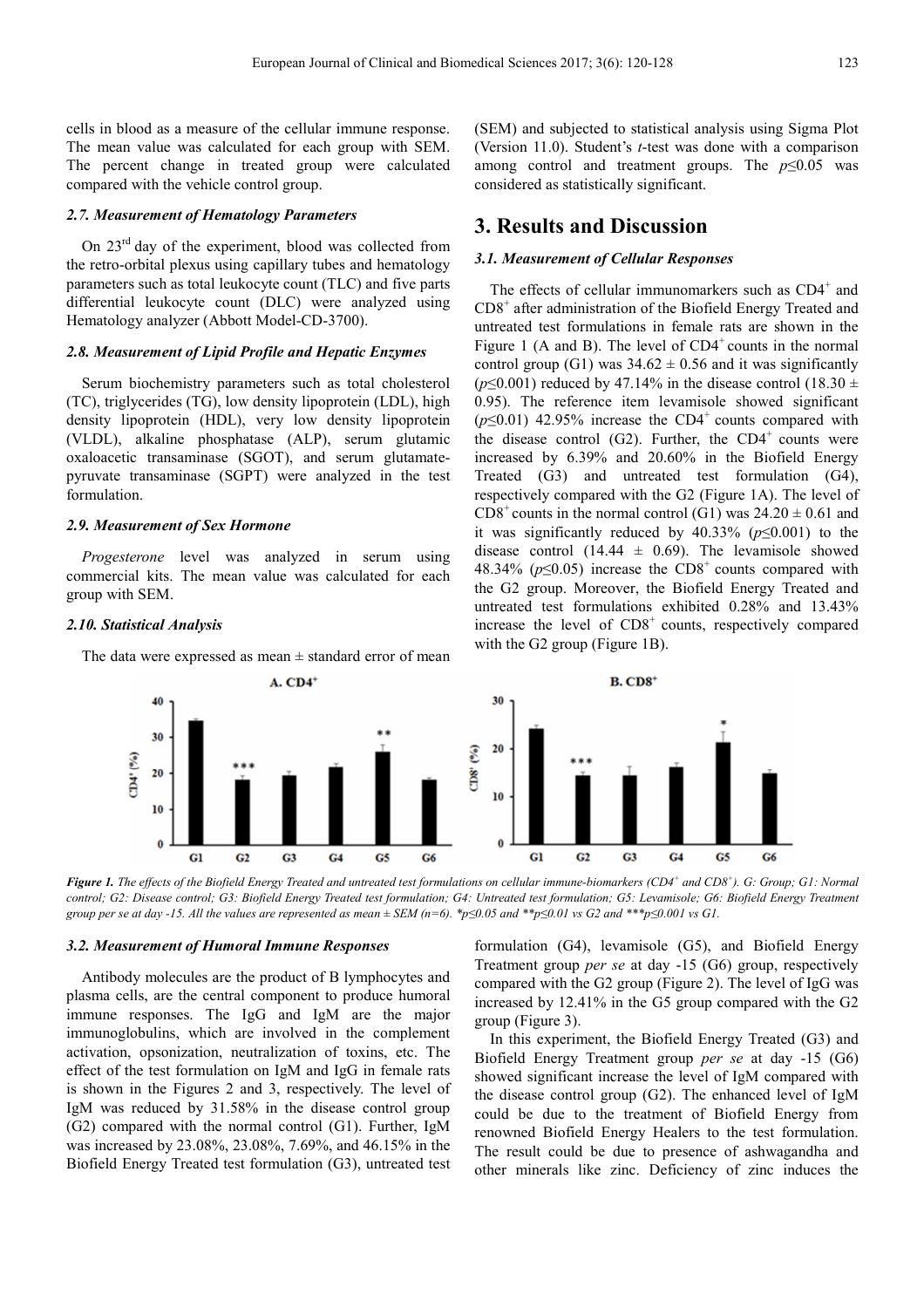production of a low-molecular-weight humoral factor [36]. As per literature it was well reported that ashwagandha enhance the immune function by increasing production of immunoglobulin. Zinc nutriture had influenced the balance between cell-mediated immunity (lymphocyte TH1 elements and functions) and humoral immunity (TH2 elements and functions) [37].



*Figure 2. The effects of the Biofield Energy Treated and untreated test formulations of immunoglobulin (IgM). All the values are represented as*   $mean \pm SEM$  ( $n=6$ ).



*Figure 3. The effects of the Biofield Energy Treated and untreated test formulations of immunoglobulin (IgG). All the values are represented as mean ± SEM (n=6).* 

#### *3.3. Measurement of Hematology Parameters*

The results of the hematology parameters such as total and differential leucocytes counts are shown in the Table 1. Immunosuppression induced by pyrogallol showed reduction of TLC, neutrophils, eosinophils, and monocytes by 10.48%, 25.00%, and 7.83%, respectively in the disease control group (G2) compared with the normal control group (G1). The TLC was increased by 16.15%, 4.18%, and 70.57% (*p≤*0.05), in the Biofield Energy Treated test formulation (G3) levamisole (G5) and Biofield Energy Treatment group *per se* at day -15 (G6) compared with the G2 group. The level of neutrophil was significantly (*p≤*0.05) increased by 26.69% in the G3 group, while it was reduced in the other groups compared with the G2 group. Galioto *et al.* demonstrated the innate and protective immune responses of neutrophil in mice model [38]. In this experiment, authors have found the increased level of neutrophil in the Biofield Energy Treated group (G3), while in other group did not raise the level of neutrophil. It is assumed that the increased level of neutrophil in the G3 group might be due to the effect of Healer's Biofield Energy Treatment to the test formulation. The level of lymphocyte was increased by 6.10% and 4.62% in the G5 and G6 groups, respectively compared with the G2 group. The eosinophil level was increased by 66.67% and 33.33% in the G5 and G6 groups, respectively; while the value was unchanged in the G3 group compared to the G2.

From the literature, it was reported that the increased level of eosinophil is destructive to the end-stage effector cells and have a role in parasitic infections and allergic reactions by the release of granule-derived cytotoxic proteins. Due to multifunctional activities of eosinophil it was demonstrated involvement in the diverse inflammatory and physiologic immune responses [39]. In this experiment, the elevated level of eosinophil in the Biofield Energy Treatment group *per se* at day -15 (G6) could be helpful to restore the immune response especially in the gastrointestinal tract. The study results demonstrated that G6 group animals showed significant elevation (33.33%) of eosinophil counts compared with the disease control group (G2). Further, the monocyte level was increased by 8.5% in the G6 group compared with the disease control (G2).

*Table 1. Effects of the Biofield Energy Treated and untreated test formulations on hematological parameters.* 

| Group          | TLC (10 <sup>3</sup> /mm3)    | Neutrophil $(\% )$ | Lymphocyte $(\% )$ | Eosinophil $(\% )$ | Monocyte $(\% )$ |  |
|----------------|-------------------------------|--------------------|--------------------|--------------------|------------------|--|
| G1             | $6.68 \pm 0.74$               | $23.83 \pm 1.72$   | $72.00 \pm 1.71$   | $2.00 \pm 0.37$    | $2.17 \pm 0.48$  |  |
| G2             | $5.98 \pm 0.42$               | $17.50 \pm 1.69$   | $79.17 \pm 1.76$   | $1.50 \pm 0.22$    | $2.00 \pm 0.52$  |  |
| G <sub>3</sub> | $6.95 \pm 0.65$               | $22.17 \pm 0.70^*$ | $74.33 \pm 1.38$   | $1.50 \pm 0.34$    | $2.00 \pm 0.52$  |  |
| G <sub>4</sub> | $7.80 \pm 1.29$               | $13.50 \pm 1.95$   | $81.33 \pm 2.28$   | $2.83 \pm 0.75$    | $2.33 \pm 0.21$  |  |
| G <sub>5</sub> | $6.23 \pm 1.44$               | $11.67 \pm 4.11$   | $84.00 \pm 4.86$   | $2.50 \pm 1.22$    | $2.00 \pm 0.89$  |  |
| G <sub>6</sub> | $10.20 \pm 1.23$ <sup>*</sup> | $13.00 \pm 1.29$   | $82.83 \pm 1.05$   | $2.00 \pm 0.45$    | $2.17 \pm 0.31$  |  |

Analysis of the hematological profile like total and differential (5 parts) counts of white blood corpuscles after consecutive 22 days treatment of the test formulation in female rats. All the values are represented as mean ± SEM (n=6). TLC: Total leukocyte count;%: Percentage \**p*≤0.05 (compared to the disease control).

#### *3.4. Measurement of Lipid Biomarkers*

The effects of the Biofield Energy Treated and untreated test formulations on serum lipid profile are presented in the Table 2. Immunosuppression was induced by pyrogallol showed reduction of all the lipid parameters such as total cholesterol (TC), triglyceride (TG), HDL, LDL, and VLDL by 17.37%, 12.98%, 3.47%, 25.51%, and 13.32%, respectively in the disease control group (G2) compared with the normal control group (G1). The levels of TG, HDL, LDL, and VLDL were reduced by 1.36%, 6.24%, 6.24%, and 1.68%, respectively in the Biofield Energy Treated group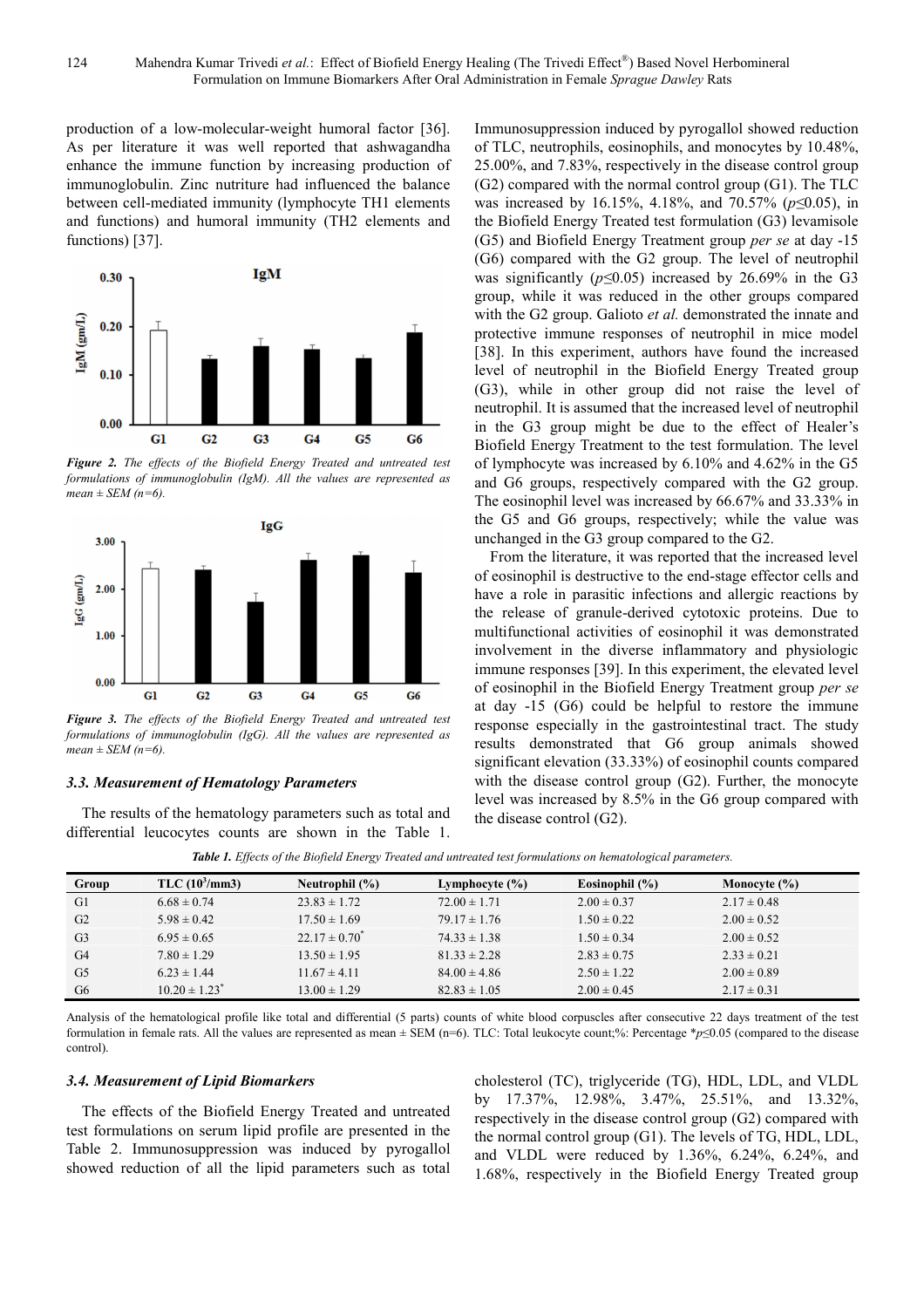(G3) compared with the G2. The levamisole (G5) showed 37.59%, 30.11%, 39.44%, and 30.24% increase the levels of TC, TG, LDL, and VLDL, respectively compared with the G2 group. There was a significant reduction of TC, TG, HDL, LDL, and VLDL by 12.12%, 2.34%, 5.16%, 16.99%, and 2.23%, respectively in the Biofield Energy Treatment group *per se* at day -15 (G6) compared with the G2 group. Udayakumar *et al.* demonstrated the hypolipidaemic effects

of *Withania somnifera* root extracts in rats by restoring the elevated levels of various lipid biomarkers which was induced by alloxan. In this experiment, the levels of various tested lipid biomarkers were suppressed in the Biofield Energy Treated test formulation (G3), which might be due to the effect of Biofield Energy Treatment to the test formulation. The findings were well corroborated with the literature [40].

*Table 2. Effects of the Biofield Energy Treated and untreated test formulations on the lipid biomarkers in serum sample.* 

| Group          | Total Cholesterol (mg/dL)       | Triglyceride (mg/dL)          | $HDL$ (mg/dL)    | $LDL$ (mg/dL)     | $VLDL$ (mg/dL)   |
|----------------|---------------------------------|-------------------------------|------------------|-------------------|------------------|
| G1             | $63.33 \pm 4.82$                | $39.68 \pm 1.01$              | $18.73 \pm 1.22$ | $36.67 \pm 13.80$ | $7.88 \pm 0.50$  |
| G <sub>2</sub> | $74.33 \pm 8.83$                | $44.83 \pm 2.22$              | $19.38 \pm 0.56$ | $46.02 \pm 20.69$ | $8.93 \pm 1.10$  |
| G <sub>3</sub> | $74.60 \pm 4.64$                | $44.22 \pm 3.50$              | $18.17 \pm 1.23$ | $43.15 \pm 14.29$ | $8.78 \pm 1.71$  |
| G4             | $77.08 \pm 2.80$                | $52.93 \pm 5.07$              | $16.65 \pm 1.23$ | $49.87 \pm 9.25$  | $10.57 \pm 2.49$ |
| G <sub>5</sub> | $102.27 \pm 5.85$ <sup>**</sup> | $58.33 \pm 2.79$ <sup>*</sup> | $17.48 \pm 1.87$ | $64.17 \pm 23.57$ | $11.63 \pm 1.36$ |
| G6             | $65.32 \pm 5.02$                | $43.78 \pm 3.57$              | $18.38 \pm 0.92$ | $38.20 \pm 11.40$ | $8.73 \pm 1.76$  |

All the values are represented as mean  $\pm$  SEM (n=6). HDL: High density lipoprotein; LDL: Low density lipoprotein; VLDL: Very low density lipoprotein; mg/dL: Milligram per deciliter \*\**p*≤0.01 and \* *p*≤0.05 (compared to the disease control).

#### *3.5. Measurement of Hepatic and Cardiac Biomarkers*

The effect of the test formulation on the hepatic and cardiac parameters is depicted in the Table 3. Disease control group (G2) showed a significant increased the hepatic enzymes such as SGOT, SGPT, and ALP by 30.51%, 22.12%, and 4.73%, respectively compared with the normal control group (G1). The level of cardiac biomarker like CK-MB was significantly increased by 49.12% in the G2 group compared with the G1. The level of SGPT was significantly reduced by 20.26% and 9.02% in the Biofield Energy Treated test formulation (G3) and Biofield Energy Treatment group *per se* at day -15 (G6), respectively, compared with the G2 group. The level of ALP was significantly reduced by 32.98% (*p*≤0.01), 6.33%, and 3.86% in the G3 group, levamisole (G5), and G6 group, respectively compared with the G2 group. The CK-MB level was reduced by 1.94% in the G6 group compared with the G2 group. Moreover, the level of total bilirubin was significantly reduced by 25%, 16.67%, and 16.67% in the G3 group, untreated test formulation (G4), and G6 group, respectively compared with the G2 Group.

The Biofield Energy Treated test formulation group (G3) showed a protective effect on the hepatic biomarkers compared with the untreated test formulation group (G4). The serum hepatic enzyme estimation is defined as the useful quantitative marker for the extent and type of damage to the hepatocellular damage. An increased level of enzymes reflects the structural damage of liver, which results an increased level of hepatic enzymes in the blood [41]. However, reports suggest that administration of ashwagandha has protective activity on the hepatic enzymes by normalizing the hepatic biomarkers [42]. Further, it was also reported that the minerals present in the test formulation have significance importance in liver protection, which could prevent the prognosis of liver disease by stabilizing the membrane activity and hepatic biomarkers [43]. In this experiment, the Biofield Energy Treated test formulation and Biofield Energy Treatment group *per se* at day -15 (G6) showed significant decreased the level of SGPT by 20.27% and 9.09%, respectively compared with the disease control (G2) which would be beneficial in most of the immunodeficiency patients. Thus, it is assumed that the reduction of SGPT value might be due to the effect of Biofield Energy Healing to the test formulation. From literature it was reported that ashwagandha reduced the level of SGPT level in rats [44]. This findings could be due to the presence of ashwagandha root extract and other minerals in the test formulation

| Group          | SGOT (U/L)         | $SGPT$ (U/L)      | ALP(U/L)                         | $CK-MB$ (U/L)      |  |
|----------------|--------------------|-------------------|----------------------------------|--------------------|--|
| G1             | $137.18 \pm 13.73$ | $32.33 \pm 1.17$  | $190.50 \pm 23.19$               | $283.93 \pm 70.60$ |  |
| G <sub>2</sub> | $179.03 \pm 18.58$ | $39.48 \pm 4.13$  | $199.52 \pm 10.99$               | $423.40 \pm 51.91$ |  |
| G <sub>3</sub> | $188.58 \pm 9.66$  | $31.48 \pm 2.58$  | $133.72 \pm 24.42$ <sup>**</sup> | $643.58 \pm 63.45$ |  |
| G4             | $194.95 \pm 6.60$  | $39.83 \pm 5.26$  | $266.88 \pm 42.83$               | $516.47 \pm 76.37$ |  |
| G <sub>5</sub> | $205.23 \pm 15.12$ | $39.32 \pm 5.19$  | $186.90 \pm 7.10$                | $804.45 \pm 64.07$ |  |
| G <sub>6</sub> | $185.78 \pm 32.96$ | $35.92 \pm 10.32$ | $191.82 \pm 9.35$                | $415.17 \pm 53.54$ |  |
|                |                    |                   |                                  |                    |  |

*Table 3. Effects of the Biofield Energy Treated and untreated test formulations on the hepatic and cardiac biomarkers in female rats.*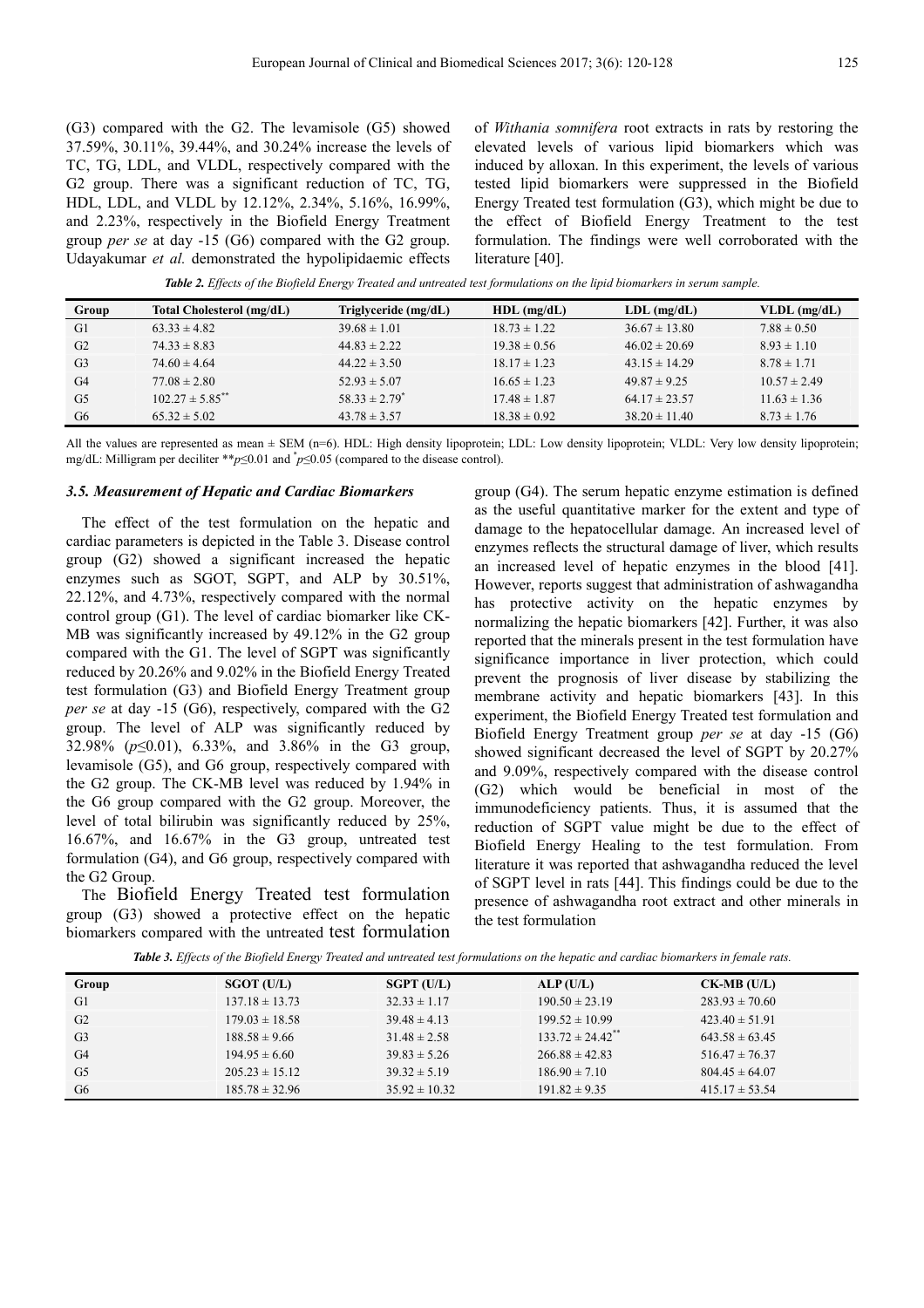126 Mahendra Kumar Trivedi et al.: Effect of Biofield Energy Healing (The Trivedi Effect®) Based Novel Herbomineral Formulation on Immune Biomarkers After Oral Administration in Female *Sprague Dawley* Rats

| <b>Table 3. Continued.</b> |                   |                     |                 |                 |                 |  |
|----------------------------|-------------------|---------------------|-----------------|-----------------|-----------------|--|
| Group                      | Tot. BL $(mg/dL)$ | Tot. Prot. $(g/dL)$ | A(g/dL)         | $G$ (g/dL)      | $A/G$ ratio     |  |
| G1                         | $0.11 \pm 0.02$   | $4.93 \pm 0.11$     | $3.42 \pm 0.03$ | $1.52 \pm 0.09$ | $2.25 \pm 0.13$ |  |
| G <sub>2</sub>             | $0.12 \pm 0.02$   | $5.22 \pm 0.14$     | $3.45 \pm 0.04$ | $1.77 \pm 0.14$ | $1.97 \pm 0.13$ |  |
| G <sub>3</sub>             | $0.09 \pm 0.01$   | $5.33 \pm 0.17$     | $3.50 \pm 0.06$ | $1.83 \pm 0.12$ | $1.90 \pm 0.11$ |  |
| G <sub>4</sub>             | $0.10 \pm 0.01$   | $5.30 \pm 0.12$     | $3.53 \pm 0.04$ | $1.77 \pm 0.09$ | $1.97 \pm 0.10$ |  |
| G <sub>5</sub>             | $0.21 \pm 0.11$   | $5.42 \pm 0.03$     | $3.38 \pm 0.03$ | $2.03 \pm 0.04$ | $1.62 \pm 0.07$ |  |
| G <sub>6</sub>             | $0.10 \pm 0.01$   | $5.00 \pm 0.08$     | $3.37 \pm 0.02$ | $1.63 \pm 0.08$ | $2.05 \pm 0.12$ |  |

All the values are represented as mean  $\pm$  SEM (n=6). SGOT: Serum glutamic oxaloacetic transaminase; SGPT: Serum glutamate-pyruvate transaminase; ALP: Alkaline phosphatase; CK-MB: Creatine kinase-myocardial band; Tot. BL: Total bilirubin; Tot. Prot.: Total protein; A: Albumin; G: Globulin; A/G: Albumin/Globulin ratio; U/L: Unit per liter; mg/dL: Milligram per deciliter. \*\*p≤0.01 (compared with the disease control).

#### *3.6. Measurement of Sex Hormone*

The effect of the Biofield Energy Treated and untreated test formulations on progesterone level in female rats are shown in the Figure 4. The level of progesterone was reduced by 19.38% in the disease control group (G2) compared with the normal control group (G1). The level of progesterone was significantly increased by 59.85%, 7.46%, and 117.50% (*p≤*0.05) in the Biofield Energy Treated (G3), untreated (G4), and levamisole group (G5), respectively compared with the G2 group. In this study resulted, the elevation of serum progesterone in the Biofield Energy Treated test formulation (G3), but the data was not statistically significant compared with the disease control group (G2). Scientific literature evidence that zinc is responsible for the gonadal function [45, 46]. Thus, the elevation of progesterone could be due to the Biofield Energy Treatment of the herbomineral test formulation, in which zinc is one of the component. Overall, it is presumed that the improvement of progesterone in female rats could be due to the Biofield Energy Treatment (The Trivedi  $Effect^{\circledast}$ ) to the test formulation.



*Figure 4. The effects of the Biofield Energy Treated and untreated test formulations of progesterone in female rats. All the values are represented as mean*  $\pm$  *SEM* (*n*=6). <sup>*#*</sup> $p \le 0.05$  (compared to the normal control).

# **4. Conclusions**

The current results indicated that, the level of  $CD4^+$  counts was increased by 6.39% in the Biofield Energy Treated test formulation group (G3) compared with the disease control group (G2). The level of IgM was increased by 23.08% and 46.15% in the G3 group and Biofield Energy Treatment group *per se* at day -15 group (G6), respectively compared with the G2 group. The levels of TLC and neutrophil were significantly increased by 16.15% and 26.69% (*p≤*0.05), respectively in the G3 group compared with the G2 group. Moreover, the levels of TLC and eosinophil were significantly increased by 70.57% (*p≤*0.01) and 33.33%,

respectively in the G6 group compared with the G2 group. There was a substantial reduction of the levels of TC, TG, HDL, LDL, and VLDL in the G6 group compared with the G2 group. Additionally, the levels of SGPT, ALP, and total bilirubin were significantly reduced by 20.26%, 32.98%, and 25.00%, respectively in the G3 group compared with the G2 group. The level of progesterone was significantly increased by 59.85% in the G3 group, compared with the G2 group. Therefore, it is assumed that the Biofield Energy Treated test formulation and Biofield Energy Treatment group *per se* at day -15 shown a significant impact on immune, cardiac, and lipid biomarkers in female *Sprague Dawley* rats. The Trivedi Effect® -Biofield Energy Healing Treatment administered remotely by the eighteen Biofield Energy Healers enhanced the herbomineral test formulation's anti-inflammatory and immunomodulatory properties without any adverse effect to the animals throughout the exposure period. Overall, it can be concluded that the novel Biofield Energy Treated herbomineral formulation showed better immunomodulatory action compared with the untreated test formulation against many infectious diseases *viz.* Lupus, Addison Disease, Celiac Disease (gluten-sensitive enteropathy), Dermatomyositis, Graves' Disease, Hashimoto Thyroiditis, Multiple Sclerosis, Myasthenia Gravis, Pernicious Anemia, Aplastic Anemia, Reactive Arthritis, Rheumatoid Arthritis, Sjogren Syndrome, Systemic Lupus Erythematosus, Type 1 Diabetes, Alopecia Areata, Crohn's Disease, Fibromyalgia, Vitiligo, Psoriasis, Scleroderma, Chronic Fatigue Syndrome and Vasculitis, as well as inflammatory disorders such as Asthma, Ulcerative Colitis, Alzheimer's Disease, Atherosclerosis, Dermatitis, Diverticulitis, Hepatitis, Irritable Bowel Syndrome, Parkinson's Disease, etc. Further, the Biofield Energy Healing Treated test formulation can also be used in the prevention of immune-mediated tissue damage in cases of organ transplants (for example heart transplants, kidney transplants and liver transplants), for autoimmune disorders, anti-aging, stress prevention and management, and for the improvement of overall health and quality of life.

## **Abbreviations**

Na-CMC: Sodium carboxymethyl cellulose, SD: *Sprague Dawley*, TC: Total cholesterol, TG: Triglycerides, LDL: Low density lipoprotein, HDL: High density lipoprotein, VLDL: Very low density lipoprotein, ALP: Alkaline phosphatase,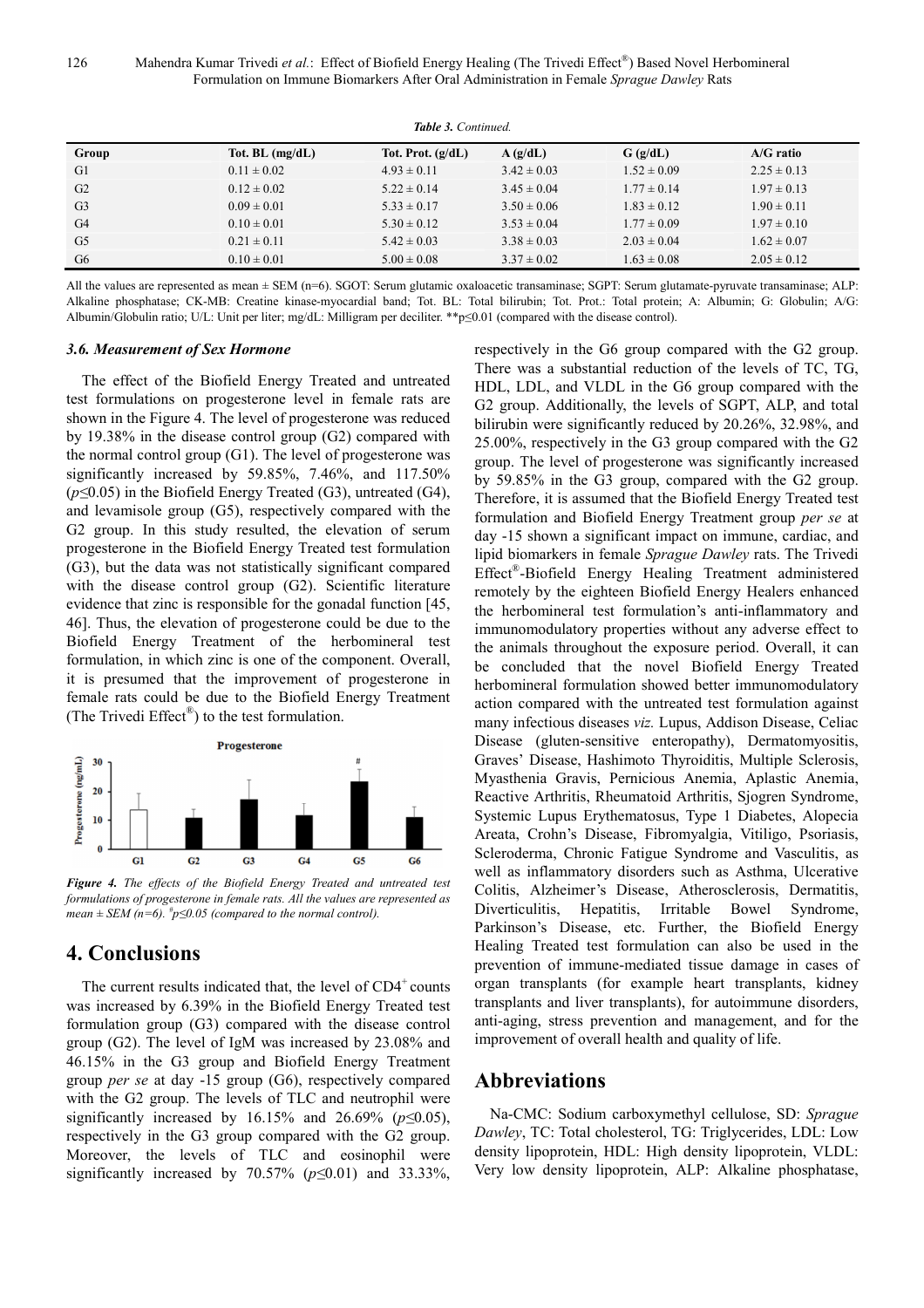SGOT: Serum glutamic oxaloacetic transaminase, SGPT: Serum glutamate-pyruvate transaminase, TLC: Total leukocyte count, DLC: Differential leukocyte count, CK-MB: Creatine kinase myocardium band.

## **Acknowledgements**

The authors are grateful to Dabur Research Foundation, Trivedi Science, Trivedi Global, Inc., and Trivedi Master Wellness for their support throughout the work.

# **References**

- [1] Karley D, Gupta D, Tiwari A (2011) Biomarkers: The future of medical science to detect cancer. J Mol Biomark Diagn 2: 118.
- [2] Thomson GE (2007) The health benefits of traditional chinese plant medicines: Weighing the scientific evidence: A report for the rural industries research and development corporation, RIRDC, Barton, Australia.
- Rishton GM (2008) Natural products as a robust source of new drugs and drug leads: Past successes and present day issues. Am J Cardiol 101: 43D-49D.
- [4] Mukhtar M, Arshad M, Ahmad M, Pomerantz R, Wigdahl B, Parveen Z (2008) Antiviral potentials of medicinal plants. Virus Res 131: 111-120.
- [5] Wang JZ, Mao XJ, Ito H, Shimura K (1991) Immunomodulatory activity of polysaccharide from *Acanthopanex obovatus* roots. Planta Med 57: 335-336.
- [6] Lukác N, Massányi P (2007) Effects of trace elements on the immune system. Epidemiol Mikrobiol Imunol 56: 3-9.
- [7] Galland L (1988) Magnesium and immune function: An overview. Magnesium 7: 290-299.
- [8] Wintergerst ES, Maggini S, Hornig DH (2007) Contribution of selected vitamins and trace elements to immune function. Ann Nutr Metab 51: 301-323.
- Ziauddin M, Phansalkar N, Patki P, Diwanay S, Patwardhan B (1996) Studies on the immunomodulatory effects of ashwagandha. J Ethnopharmacol 50: 69-76.
- [10] Singh N, Bhalla M, de Jager P, Gilca M (2011) An overview on ashwagandha: A Rasayana (Rejuvenator) of Ayurveda. Afr J Tradit Complement Altern Med 8: 208-213.
- [11] Mager J, Moore D, Bendl D, Wong B, Rachlin K, Yount G (2007) Evaluating biofield treatments in a cell culture model of oxidative stress. Explore (NY) 3: 386-390.
- [12] Jain S, Hammerschlag R, Mills P, Cohen L, Krieger R, Vieten C, Lutgendorf S (2015) Clinical studies of biofield therapies: Summary, methodological challenges, and recommendations. Glob Adv Health Med 4: 58-66.
- [13] Rubik B (2002) The biofield hypothesis: Its biophysical basis and role in medicine. J Altern Complement Med 8: 703-717.
- [14] Trivedi MK, Patil S, Shettigar H, Mondal SC, Jana S (2015) The potential impact of biofield treatment on human brain tumor cells: A time-lapse video microscopy. J Integr Oncol 4:

141.

- [15] Trivedi MK, Patil S, Shettigar H, Gangwar M, Jana S (2015) *In vitro* evaluation of biofield treatment on cancer biomarkers involved in endometrial and prostate cancer cell lines. J Cancer Sci Ther 7: 253-257.
- [16] Trivedi MK, Branton A, Trivedi D, Nayak G, Mondal SC, Jana S (2016) Antimicrobial susceptibility of *Proteus mirabilis*: Impact of biofield energy treatment. J Microb Biochem Technol 8: 025-029.
- [17] Trivedi MK, Branton A, Trivedi D, Nayak G, Gangwar M, Jana S (2015) Use of energy healing medicine against *Escherichia coli* for antimicrobial susceptibility, biochemical reaction and biotyping. American Journal of Bioscience and Bioengineering. 3: 99-105.
- [18] Trivedi MK, Branton A, Trivedi D, Nayak G, Gangwar M, Jana S (2015) Improved susceptibility pattern of antimicrobials using vital energy treatment on *Shigella sonnei*. American Journal of Internal Medicine. 3: 231-237.
- [19] Trivedi MK, Branton A, Trivedi D, Nayak G, Gangwar M, Jana S (2015) Assessment of antibiogram of biofield energy treated *Serratia marcescens*. European Journal of Preventive Medicine. 3: 201-208.
- [20] Trivedi MK, Branton A, Trivedi D, Nayak G, Gangwar M, Jana S (2015) Antibiogram, biochemical reactions, and genotypic pattern of biofield treated *Pseudomonas aeruginosa*. J Trop Dis 4: 181.
- [21] Trivedi MK, Branton A, Trivedi D, Gangwar M, Jana S (2015) Antimicrobial susceptibility, biochemical characterization and molecular typing of biofield treated *Klebsiella pneumoniae*. J Health Med Inform 6: 206.
- [22] Trivedi MK, Branton A, Trivedi D, Nayak G, Gangwar M, Jana S (2015) Antibiogram and genotypic analysis using 16s rDNA after biofield treatment on *Morganella morganii*. Adv Tech Biol Med 3: 137.
- [23] Trivedi MK, Branton A, Trivedi D, Nayak G, Saikia G, Jana S (2015) Investigation of isotopic abundance ratio of biofield treated phenol derivatives using gas chromatography-mass spectrometry. J Chromatograph Separat Techniq S6: 003.
- [24] Trivedi MK, Branton A, Trivedi D, Nayak G, Saikia G, Jana S (2015) Physical and structural characterization of biofield treated imidazole derivatives. Nat Prod Chem Res 3: 187.
- [25] Trivedi MK, Branton A, Trivedi D, Nayak G, Saikia G, Jana S (2016) Determination of isotopic abundance of  ${}^{2}H, {}^{13}C, {}^{18}O,$ and <sup>37</sup>Cl in biofield energy treated dichlorophenol isomers. Science Journal of Analytical Chemistry 4: 1-6.
- [26] Trivedi MK, Branton A, Trivedi D, Nayak G, Singh R, Jana S (2015) Physicochemical and spectroscopic characterization of biofield treated butylated hydroxytoluene. J Food Ind Microbiol 1: 101.
- [27] Trivedi MK, Branton A, Trivedi D, Nayak G, Gangwar M, Jana S (2016) Molecular analysis of biofield treated eggplant and watermelon crops. Adv Crop Sci Tech 4: 208.
- [28] Trivedi MK, Branton A, Trivedi D, Nayak G, Mondal SC, Jana S (2015) Morphological characterization, quality, yield and DNA fingerprinting of biofield energy treated alphonso mango (*Mangifera indica* L.). Journal of Food and Nutrition Sciences 3: 245-250.